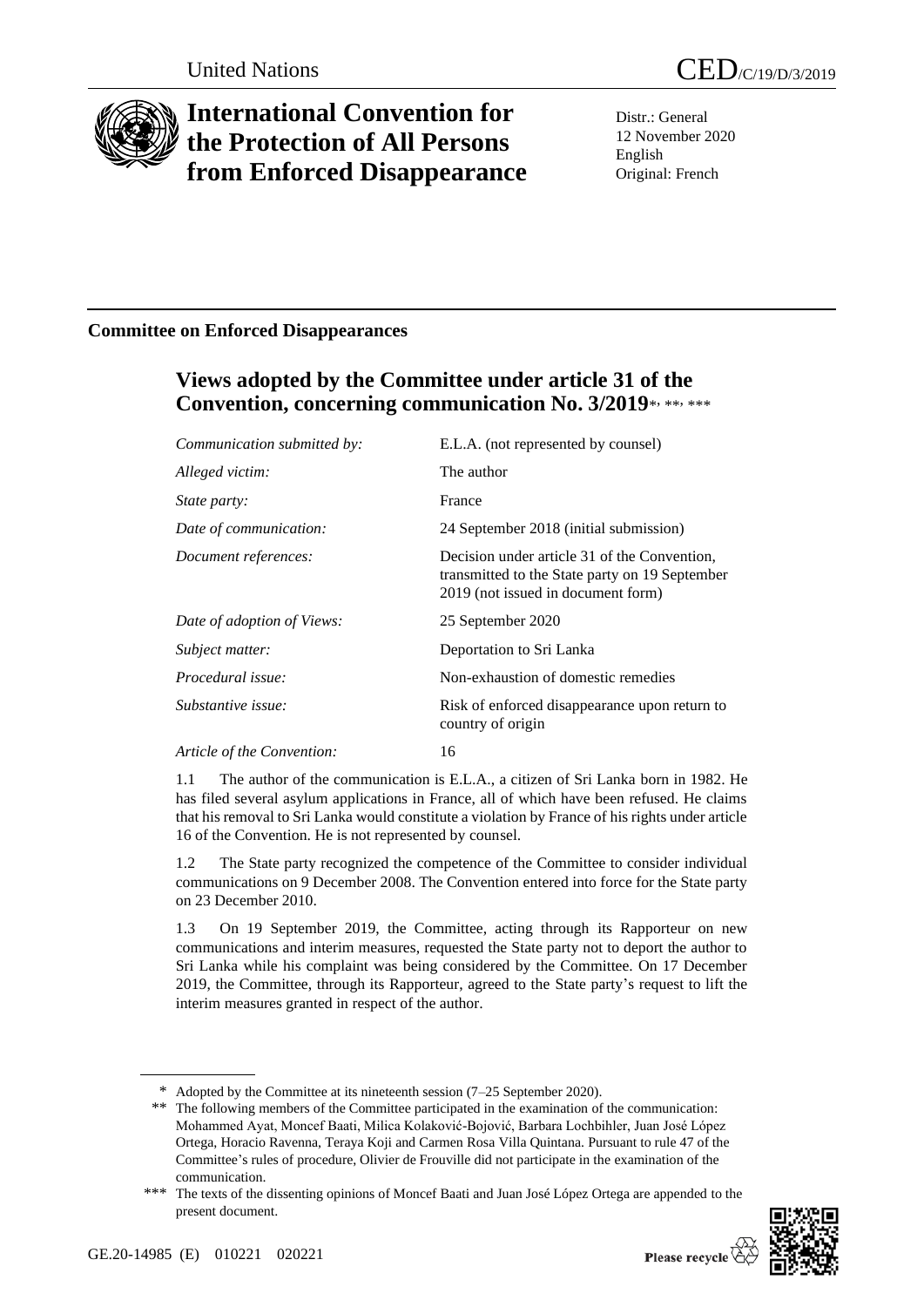#### **The facts as submitted by the author**

2.1 The author belongs to the Tamil community of northern Sri Lanka. In 1997, when he was 15 years old, he was arrested during a raid carried out at his high school following an attack by the Liberation Tigers of Tamil Eelam and was detained for a week at the Kurunagar camp. In June 1998, after the Liberation Tigers of Tamil Eelam attacked a military convoy, he was arrested at the family home and detained for several days at a police station in Atchuvely, where he was subjected to torture. His grandfather was also arrested and tortured, and was eventually killed by the armed forces on 27 July 2005.

2.2 On 28 January 1999, after the police found his identity card on a fighter from the Liberation Tigers of Tamil Eelam, the author was arrested and detained for several months at the Palali military camp. He was finally released on 31 July 1999. On 29 March 2000, after he participated in a humanitarian operation for refugee populations in the Vanni, the Army arrested him at his home on suspicion of trying to help the Liberation Tigers of Tamil Eelam. He was detained for two days at the Atchuvely camp and then transferred to the Palali camp. His parents paid a bribe to members of the Eelam People's Democratic Party and he was released on 19 October 2000 on the condition that he comply with a reporting requirement once a week.

2.3 The author was ill-treated every time he reported in, and so took refuge at his aunt's house in Uduppiddy. On 20 November 2000, his parents were ill-treated by military personnel, who wanted them to reveal the author's whereabouts. On 19 December 2000, the Army set fire to their second home and killed a friend of one of his relatives, who was a member of the Liberation Tigers of Tamil Eelam. As a result of the attack, the author's father was hospitalized. Fearing for his safety, the author stopped complying with the reporting obligations imposed on him by the Army and eventually left Sri Lanka in February 2001. He went to Turkey, where he lived for two years before moving to France in 2003.

2.4 On 24 September 2003, he applied for asylum. He reported fearing both that the Sri Lankan authorities would seek him out and that the Liberation Tigers of Tamil Eelam might attempt to recruit him into their ranks. On 2 April 2004, the French Office for the Protection of Refugees and Stateless Persons found that there was no conclusive evidence to support the author's statements and rejected his asylum application on the ground that it lacked credibility.<sup>1</sup> The documentary evidence provided was found to be insufficient. On 8 February 2005, the author's appeal was rejected by the Refugee Appeals Commission, <sup>2</sup> which considered that neither the evidence in the file nor the statements made at the public hearing were sufficient to prove the allegations or show the author's fears to be justified.<sup>3</sup> In particular, documents written in a foreign language that were not accompanied by French translations were not taken into consideration.

2.5 On 9 May 2004, the author's brother was kidnapped by the Sri Lankan Army and went missing. On 11 May 2004, his family filed a complaint with the police station in Jaffna, Sri Lanka, and with the Human Rights Commission of Sri Lanka.

2.6 On 4 May 2006, the author filed an application for review of his asylum application, reporting once again that the Sri Lankan authorities had conducted arrests and searches. In addition, he stated that his parents had been questioned about the activities of his siblings in February 2005, that his home had been searched by military personnel on 15 March 2005, resulting in the hospitalization of his family members, and that the village chief had been questioned about him and issued with a summons from the Criminal Investigation Department on 10 May 2005. On 9 May 2006, the French Office for the Protection of Refugees and Stateless Persons rejected the author's application on the grounds that his written statements were inconsistent and did not substantiate the new facts or his reported

<sup>&</sup>lt;sup>1</sup> In its observations of 21 January 2020, the State party submits that, on 7 January 2004, the author was heard during a confidential interview with a protection officer, and was assisted by a Tamil language interpreter.

<sup>2</sup> The Commission became the National Court on the Right of Asylum in 2007.

<sup>&</sup>lt;sup>3</sup> The Commission noted that, from 1996 onward, the author had supported the Student Organization of the Liberation Tigers and the Liberation Tigers of Tamil Eelam.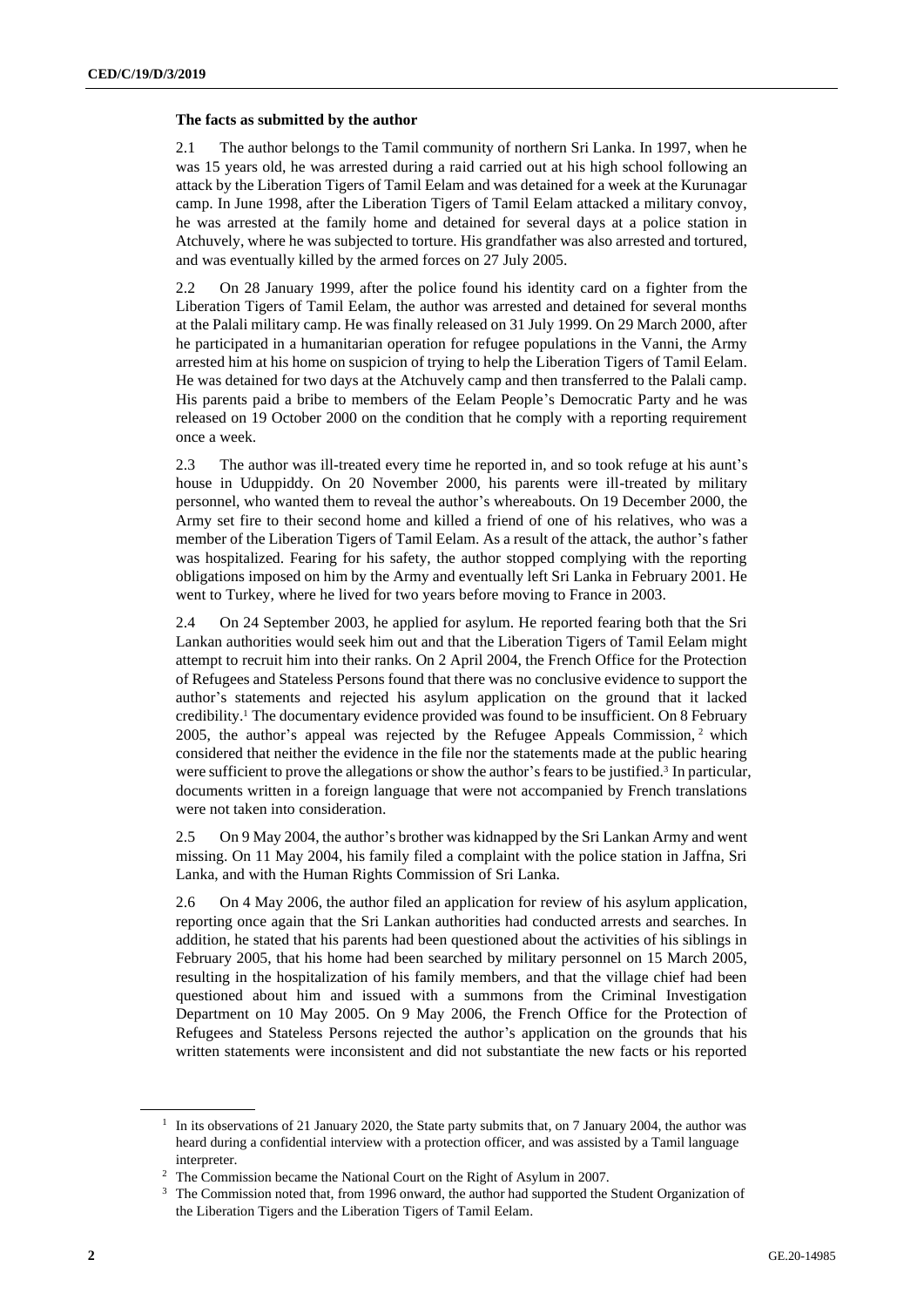fears, and that the investigation sheet and the letters attached to the file had no probative value. The decision was upheld by the Refugee Appeals Commission on 8 November 2007.

2.7 On 5 February 2009, the author submitted a second application for review of his asylum claim, reporting that his home had been searched on 24 January 2008 and that his family members had been questioned about him. He also reported that the body of one family member arrested during the incident had been found on 3 February 2008. The author further indicated that, on 5 March 2008, his family had been driven from their home and that, on 30 May 2008, the house had been damaged by grenades. On 10 February 2009, the French Office for the Protection of Refugees and Stateless Persons rejected the author's application. The Office noted that the affidavit from the Criminal Investigation Department in Colombo, dated 27 April 2005, had been issued before the previous decisions taken by the Office and the Refugee Appeals Commission and was therefore inadmissible. With regard to the other elements, the Office found that, although they were new, the written statements were unconvincing and the supporting documents provided, namely, the arrest warrant and the affidavits from a notary public, the Forum for Human Dignity and the Sri Lanka Red Cross Society, were questionable, and considered that they did not substantiate the author's allegations.

2.8 The author appealed, arguing that he could not return to Sri Lanka without fearing for his safety. He produced documents detailing the problems faced by his family, including the murder of his uncle in February 2009 and the disappearance of his brother, who had been involved with the Liberation Tigers of Tamil Eelam, in 2004.<sup>4</sup> The author claimed that, while he had been in France, he had witnessed illegal acts and had assisted the French authorities in arresting the perpetrators. He also claimed to have received repeated death threats after one of them was released. On 22 July 2010, the National Court on the Right of Asylum considered the merits of this new information. The Court dismissed the author's appeal, however, holding that the evidence in the file and the statements made at the public hearing were superficial and devoid of precise and detailed information on the new facts reported and did not prove the author's claims or justify his fears. A document relating to the registration of a complaint with the Human Rights Commission on 17 June 2010 and an affidavit from a reverend dated 12 May 2010 were considered ineffective for the purposes of considering the new facts. Press articles that were submitted without translations could not be taken into account. Lastly, the assaults and threats to which the author had been subjected in France for assisting the authorities, together with the documents in the file relating to these events, were deemed to be unrelated to the examination of his personal fears in the event of his return to Sri Lanka.

2.9 On 10 March 2011, the author submitted a third application for review of his asylum claim. He argued that he still feared persecution if he returned to his country, reiterating the facts already set out and adding that his sister had been killed by the Sri Lankan Army in 2010, without providing details of the circumstances. On 21 March 2011, the French Office for the Protection of Refugees and Stateless Persons again rejected his application, since, with the exception of his sister's death, regarding which he had provided no further details, all the other facts had already been brought to the attention of the National Court on the Right of Asylum and were inadmissible because they were not new. With regard to his sister's death on an unspecified date, the Office considered that the author's statements, which were superficial and devoid of precise information on the circumstances, causes and possible perpetrators, were not sufficient to prove the allegations or justify the author's fears in the event of his return. On 13 June 2012, the National Court on the Right of Asylum dismissed the author's appeal on the ground that he had not presented any serious evidence to challenge the reasoning of the Office's decision.

2.10 On 26 May 2016, the author submitted a fourth application for review of his asylum claim. He produced a medical certificate, dated 20 May 2011, which contained details of a

<sup>4</sup> The decision handed down on 20 April 2017 by Cergy-Pontoise Administrative Court notes that the author's brother disappeared in 2004 and that his body was found in a mass grave five years later. However, on 12 March 2018, the Working Group on Enforced or Involuntary Disappearances transmitted to Sri Lanka the case of the author's brother's disappearance, stating that his whereabouts were unknown.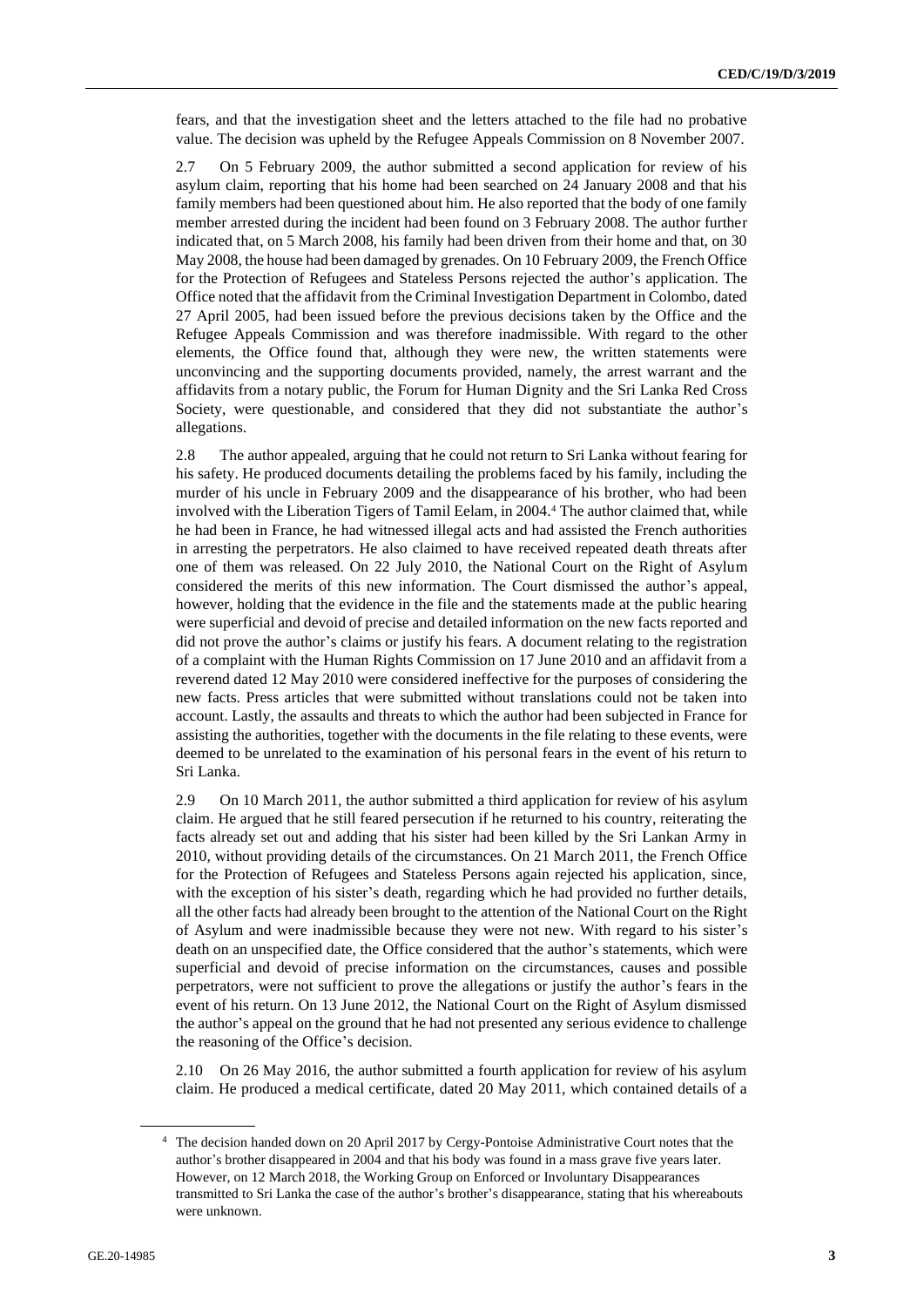number of scars allegedly caused by acts of torture<sup>5</sup> and described him as clearly suffering from post-traumatic stress disorder. He also provided a document dated 12 October 2011from Amnesty International. He also referred to a statement dated 26 March 2015 from the Committee on Petitions of the European Parliament in Brussels, describing him as a victim of torture in Sri Lanka.<sup>6</sup> His status as a victim of torture in Sri Lanka was subsequently confirmed by the Court of Versailles on 17 April 2015 and by doctors on 12 May 2015. In support of his claims, the author produced a statement dated 1 June 2015 from a Sri Lankan parliamentarian, a certificate dated 30 June 2015 from the Comité pour la santé des exilés (Committee for the Health of Exiles) attesting to several scars on the author's body<sup>7</sup> and his post-traumatic stress disorder, and an undated report from a psychiatric expert.

2.11 On 30 May 2016, the French Office for the Protection of Refugees and Stateless Persons declared the author's application inadmissible, considering that the documents from 2011 related to events prior to the decision of 13 June 2012 of the National Court on the Right of Asylum and did not set out any valid reason why the author had failed to submit them earlier. With regard to the document from the Committee on Petitions of the European Parliament, the Office found that the first name indicated on the document did not match that of the author. In the absence of convincing written statements, the document, which was submitted in copy form, was therefore considered to have no probative value. Furthermore, the Office ruled that, although a psychiatrist had diagnosed the author with post-traumatic stress disorder, the causes or circumstances of the disorder had not been specified. The Office and the National Court on the Right of Asylum have found on several occasions that the events that the author alleges to have been the cause of his disorder have not been substantiated, making the circumstances surrounding it implausible. In this context, and in the absence of other elements, the statement from the parliamentarian, which was drafted for the purposes of the author's application for review, must be regarded as devoid of probative value. The medical certificate issued by the Comité pour la santé des exilés, which attests that the sequelae observed are consistent with the author's statements, does not invalidate this analysis.

2.12 On 31 October 2016, the National Court on the Right of Asylum rejected the author's appeal, in which he claimed that he still feared persecution for the political opinions attributed to him by the Sri Lankan authorities. The Court held that the author had failed to explain the difficulties that had allegedly prevented him from producing the medical certificate dated 20 May 2011 and the Amnesty International document dated 12 October 2011, both of which predated the Court's previous decision of 13 June 2012. Although the documents from the European Parliament – in particular a letter dated 26 March 2015 from the Committee on Petitions, an email dated 22 June 2016 referring to the spelling mistakes made in the author's surname and forename when the petition was registered, and extracts from the Parliament's website – demonstrated the steps taken by the author and the publication of his petition, they were nevertheless deemed insufficiently conclusive. The author did not provide any information that would allow the Court to conclude that, as a result of the petition, he has a high profile that would attract the unfavourable attention of the Sri Lankan authorities. His

<sup>5</sup> On the lateral outer edge of the right eye socket, a scar measuring 0.2 cm x 0.3 cm, attributed to a punch using brass knuckles; halfway up the neck, a clearly visible long linear scar covering almost half the circumference of the neck and measuring 0.3 cm x 0.4 cm in width, attributed to strangulation with a steel cable; on the left arm, a scar measuring 4 cm x 0.2 cm, and on the left elbow, a scar measuring 2 cm x 0.4 cm, attributed to stab wounds; on the left thigh, at least seven circular pigmented scars measuring approximately 1.5 cm in diameter, consistent with cigarette burns; on the right knee, a suprapatellar scar measuring 3 cm x 0.3 cm, and on the left knee, three contiguous subpatellar scars measuring 1.5 cm, consistent with blows with sticks, batons and metal bars; on the right leg, a bullet entry wound measuring 1.5 cm; on the insides of both feet, flat pigmented scars, consistent with scalding with boiling water; a fracture, damage to the root canal and anterior displacement of the left upper incisor, consistent with a blow to the face with the butt of a gun.

<sup>&</sup>lt;sup>6</sup> In the statement, the Committee on Petitions declared the author's request admissible under the Rules of Procedure of the European Parliament but found that it was not in a position to consider the request on the merits.

 $7 A$  scar on the front of the throat, a broken upper tooth, a hypochromic lesion on the right foot consistent with burns, scarring on the right leg from a penetrating wound consistent with a gunshot, and a scar on the right elbow.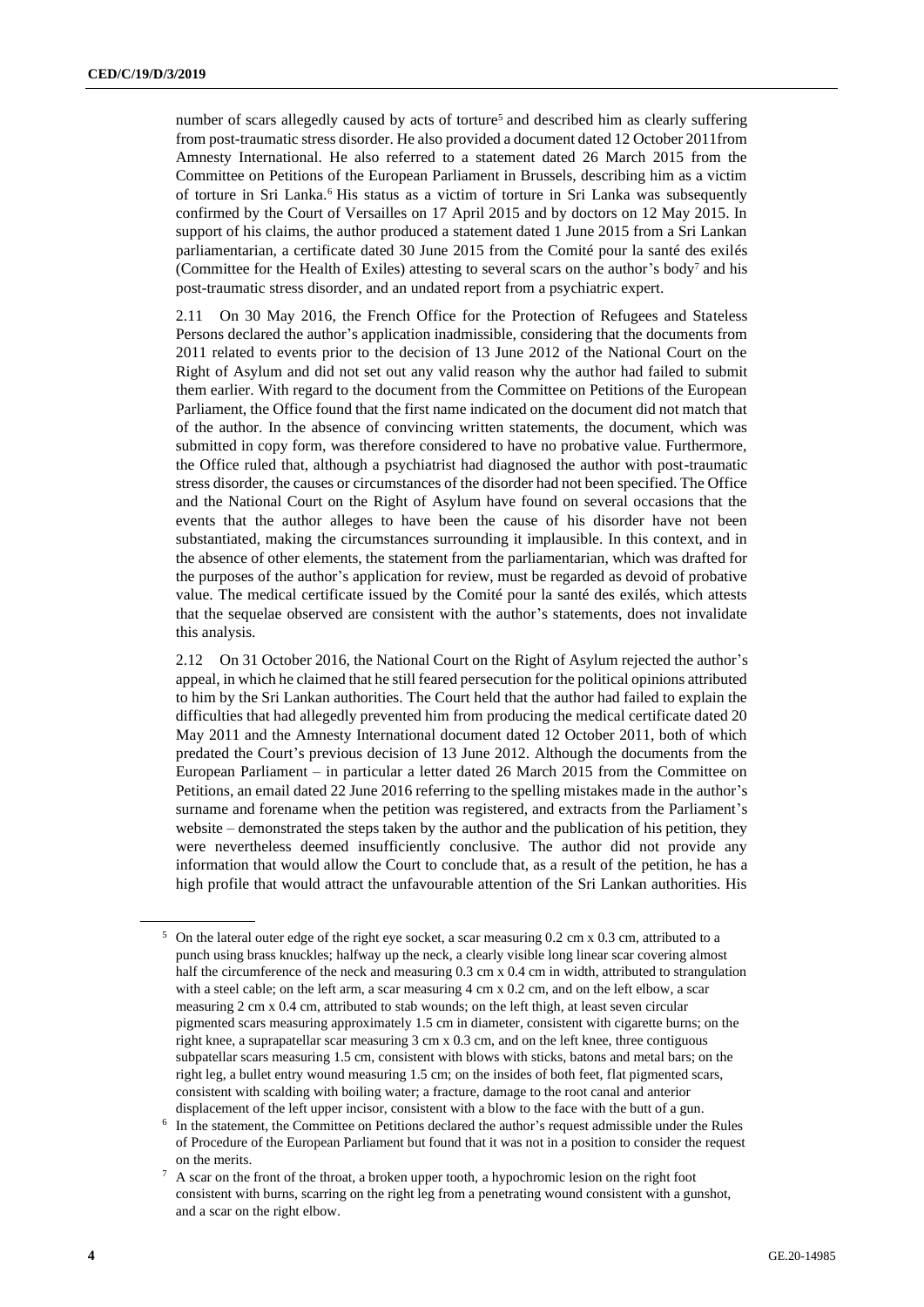claims that the authorities questioned people in his village following the publication of his petition are not corroborated by any tangible evidence. The correspondence from his uncle dated 17 October 2016 and from the two Sri Lankan parliamentarians dated 1 June 2015 and 9 October 2016 contain no additional information about the author's personal situation. Secondly, the undated document, which was stamped with the seal of the Court of Versailles and signed by a psychiatrist, does not corroborate his claims, but merely confirms that the author does not have a dangerous condition requiring involuntary hospitalization. Furthermore, the medical evidence produced, namely, the medical certificate dated 30 June 2015 from the Comité pour la santé des exiles, a letter dated 11 May 2015 from a doctor from the Comité pour la santé des exilés, a situation report dated 19 May 2015 and the conclusions of a psychiatrist, which make reference to the author's post-traumatic stress disorder, are not sufficient to nullify the assessment of the author's situation, since they refer merely to facts that the French Office for the Protection of Refugees and Stateless Persons and the National Court on the Right of Asylum did not consider to have been substantiated. Lastly, the general reference to the security context in his country of origin, together with press articles and excerpts from international reports, does not provide a basis for his appeal in the absence of any personal elements that could be derived from them.

2.13 On 28 February 2017, the Prefect of Val-d'Oise issued an order requiring the author to leave French territory within 30 days and return to Sri Lanka. The author challenged this decision, invoking, in particular, articles 3 and 8 of the Convention for the Protection of Human Rights and Fundamental Freedoms (European Convention on Human Rights), which relate, respectively, to the prohibition of torture and to the right to respect for private and family life. In a binding decision handed down on 20 April 2017, Cergy-Pontoise Administrative Court rejected his application because he had not provided any convincing evidence showing that, if he returned to Sri Lanka, he would face sufficiently personal, present and real risks to his life or person. Furthermore, the Court held that the fact that the author had not been invited to comment before the order for him to leave the country and return to Sri Lanka was issued was not sufficient for it to consider that he had been deprived of his right to be heard, since he had been heard in the course of the examination of his application for refugee status.<sup>8</sup> The author did not appeal this decision.

#### **The complaint**

3.1 The author claims a violation of article 16 of the Convention. He claims that, if the State party returns him to Sri Lanka, he risks being subjected to enforced disappearance, since his brother has also disappeared. He states that, under the counter-terrorism law currently in force in Sri Lanka, he could be detained indefinitely and subjected to enforced disappearance. A number of Tamils have already been arrested and detained without trial on the basis of this law. If he returns to Sri Lanka, the Criminal Investigation Department will conclude, on the basis of his physical scars, that he is a veteran of the Liberation Tigers of Tamil Eelam and will imprison him without trial. He refers to several press articles on the security context in Sri Lanka and provides a video that he claims depicts acts of torture filmed in a prison in Sri Lanka on 22 November 2018.

3.2 The author claims that his scars, in particular one on his right leg caused by a bullet, are evidence of the torture that he suffered in Sri Lanka.<sup>9</sup> Various medical examinations attest to the truthfulness of his account. However, the French authorities rejected this evidence without providing an explanation as to the causes of all his physical scars and injuries. They also disregarded the present risk that the author faces if he returns to Sri Lanka.

3.3 The author argues that, on 21 April 2018, there was a terrorist attack in Sri Lanka targeting the Christian community, of which he is a member. Following the attack, several countries warned their citizens not to travel to Sri Lanka.

<sup>&</sup>lt;sup>8</sup> The Court notes that the right to be heard implies that, before taking a decision ordering a foreign national to leave French territory, the prefectural authorities must give the person concerned the opportunity to submit written observations and, upon request, allow him or her to make oral observations in order to make known, in a meaningful and effective manner, his or her point of view on a proposed measure before it is ordered.

<sup>&</sup>lt;sup>9</sup> The author submits photos with his communication.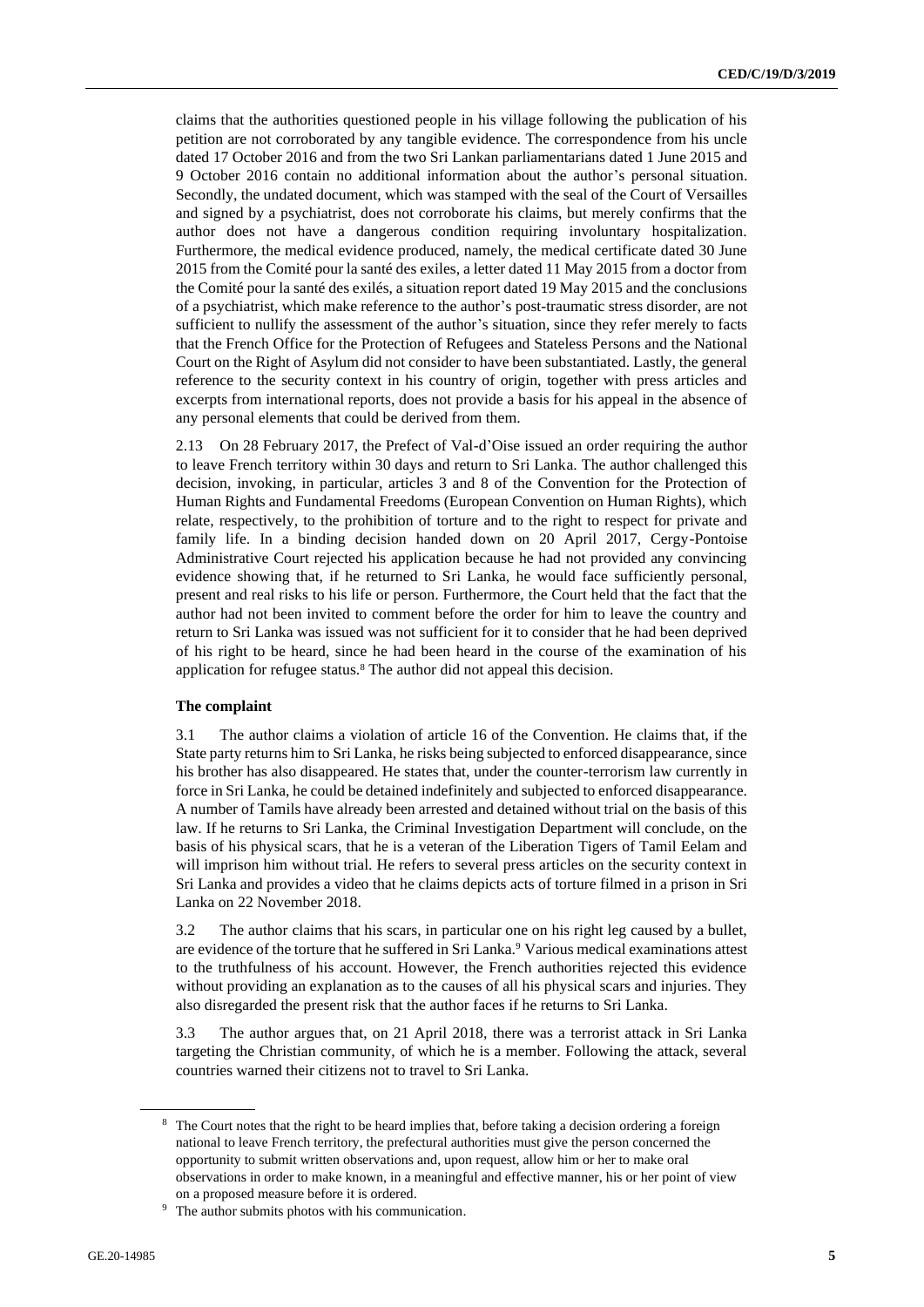3.4 The author adds that he has referred his brother's case to the Working Group on Enforced or Involuntary Disappearances. Since that case is being brought against the Sri Lankan Army, the authorities would easily be able to identify the author and put him in prison. On 31 December 2013, he also submitted a petition to the European Parliament against the Sri Lankan Army. The author states that this petition is still available online on the European Parliament website and that "the President of the European Commission in Brussels stated that he had been a victim of torture in Sri Lanka".

#### **State party's observations on admissibility and on the merits**

4.1 On 21 January 2020, the State party submitted to the Committee its observations on the admissibility and on the merits of the communication. It requested that the communication be declared inadmissible under article 31 (2) (d) of the Convention.

4.2 The State party recalls that, under the Convention, all domestic remedies must have been exhausted in order for a communication to be declared admissible. It argues that the author did not appeal the decision of 20 April 2017, despite the fact that, under the provisions of article R776-9 of the Code of Administrative Justice, he could have done so within one month of the date on which he was notified of the decision. In considering an appeal, judges are required to re-examine the entire file. They rule on questions of fact and of law. Appeals are therefore an effective means of redress in this context.

4.3 The State party also indicates that, under article L561-2 of the Code on the Entry and Residence of Aliens in France and the Right of Asylum, the author cannot be placed under house arrest or in detention in preparation for his removal because more than a year has passed since he was ordered to leave French territory. If a new decision were to be taken to remove the author to Sri Lanka, the usual remedies for challenging administrative decisions would be available to him, including the emergency procedures provided for under articles L521-1 and L521-2 of the Code of Administrative Justice, which allow for the execution of such a decision to be suspended pending a judge's ruling on the merits of the application. Accordingly, the State party asks the Committee to declare the present communication inadmissible.

4.4 If the Committee decided to declare the communication admissible, it would have no option but to find that there had been no violation of the rights set forth in the Convention. The author's fears have already been examined on more than 10 occasions by the French authorities, mainly asylum bodies, and administrative courts. The author has therefore benefited from important safeguards, given that the fears he raises are, in any event, unsubstantiated.

4.5 Having reviewed the guarantees that accompany examinations of cases by the asylum authorities and the administrative courts, the State party points out that the author's situation has been examined on five occasions by the French Office for the Protection of Refugees and Stateless Persons and the National Court on the Right of Asylum – one initial application and four applications for review – and then by the administrative court following an appeal against the last decision, and could have been examined again if he had appealed against the administrative court's decision. Consequently, in the course of repeated examinations of his asylum claim and applications for review, he has been afforded numerous safeguards and would have been afforded others if he had exercised the additional remedies available to him. The risk of enforced disappearance that he might face if returned to his country of origin was therefore dismissed only after a thorough analysis. In any case, the risk has not been substantiated.

4.6 The State party considers that, while there is no longer a general risk to Tamils upon return to Sri Lanka,<sup>10</sup> some individuals, including senior officials from the Liberation Tigers of Tamil Eelam and separatist activists in the diaspora, may be at risk. According to the most recent information available to the State party, provided by the Asia and Oceania Department of the Ministry for Europe and Foreign Affairs, the current administration in Sri Lanka, led

<sup>10</sup> See European Court of Human Rights, *J.K. v. France*, application No. 7466/10, 7 April 2015; *B.M. v. France*, application No. 5562/11, 7 April 2015; and *T.T. v. France*, application No. 8686/13, 7 April 2015.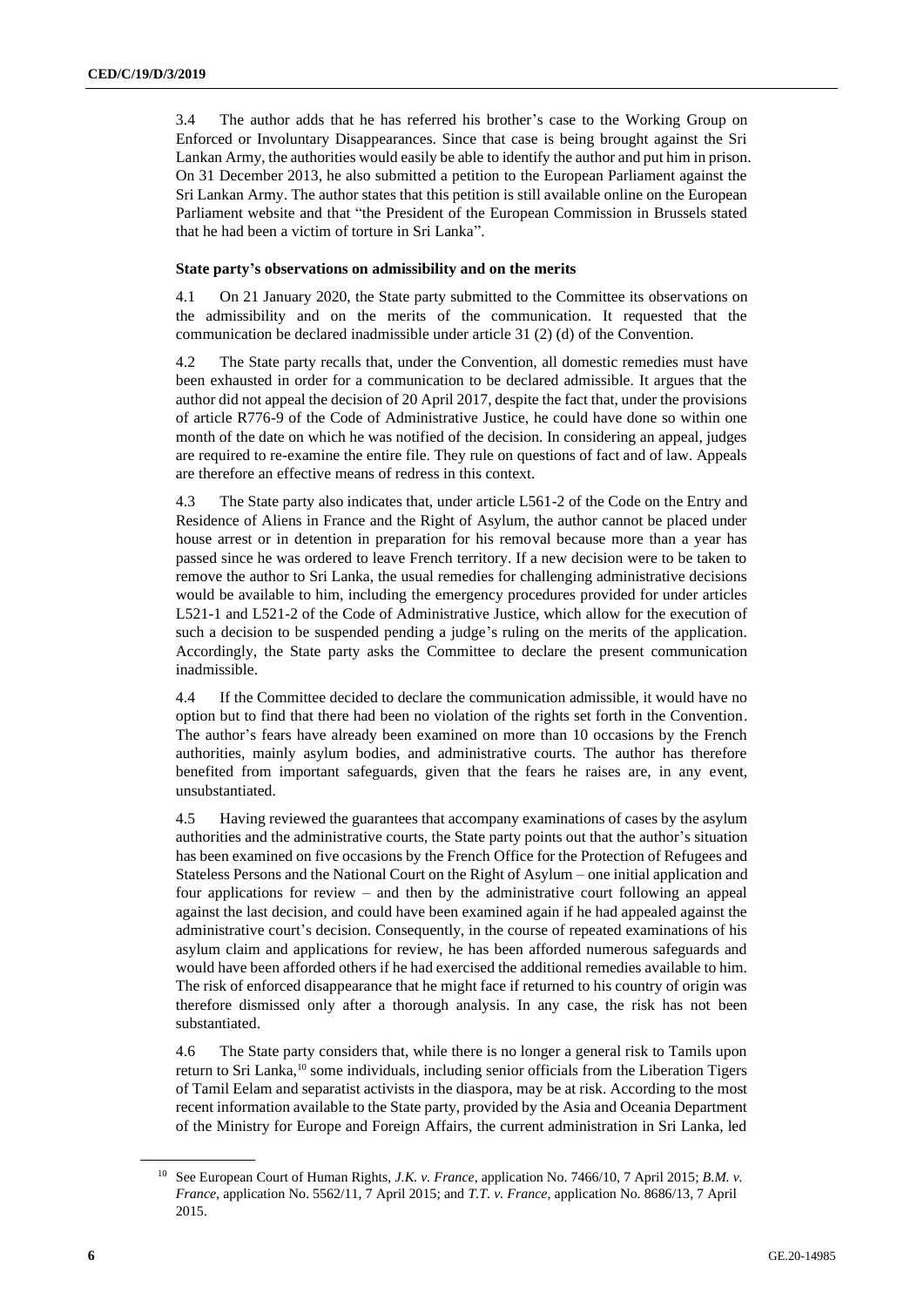by Mr. Rajapaksa, ended the civil war with the Liberation Tigers of Tamil Eelam, which wanted independence for part of the island.

4.7 While Tamils living in the diaspora, as the author does, generally feel nostalgia for the struggle of the Liberation Tigers of Tamil Eelam, Tamils living in Sri Lanka, where they make up 20 per cent of the population, are more interested in integration and safeguarding peace. In particular, they support the reconciliation policy of the outgoing administration, which was in power between 2015 and 2019. To the State party's knowledge, there have been no enforced disappearances in Sri Lanka for many years. According to the information available, in recent years there have been no prosecutions of individuals with backgrounds similar to that of the author.

4.8 Moreover, the decisions taken by the asylum authorities regarding the author demonstrate a consistent and reasoned position on his claims, based in particular on the author's statements, which are considered to be implausible and contradictory, and the lack of probative value of the documents submitted. The author has not submitted, either to the asylum authorities or to the Committee, any new evidence to substantiate his claims, and has continued to rely on the allegations that he and certain members of his family suffered in his country of origin due to his links with the Liberation Tigers of Tamil Eelam, leading him to leave Sri Lanka.

4.9 Firstly, the petition submitted to the European Parliament by the author does not demonstrate the existence of the alleged risks. This has already been established by the National Court on the Right of Asylum, which pointed out in its most recent decision, dated 31 October 2016, that the author had not provided any information that would lead to the conclusion that, as a result of his communication with the European Parliament, the authorities in his country would have regarded him unfavourably and that the village authorities would have decided to question him following the publication of the petition. There is no tangible evidence that such questioning occurred or that the authorities in Sri Lanka might have been aware of the author's petition.

4.10 Similarly, there is no evidence to prove the author's claims that he was tortured. His scars, which have been confirmed by medical certificates, have been taken into consideration by the various bodies that have examined his case. However, as has been pointed out on several occasions by the asylum bodies, the author's account of his experiences and his links with the Liberation Tigers of Tamil Eelam have not been proven, and the cause of the scars and the circumstances in which they occurred cannot therefore be considered to be related to the risk that the author claims he would face if returned to his country of origin.

4.11 The author has demonstrated that he suffers from post-traumatic stress disorder. However, as with the scars on his body, no link with his account can be established, as shown by the analysis conducted on 30 June 2015 by a doctor from the Comité pour la santé des exilés. The doctor referred to the wording of the Manual on the Effective Investigation and Documentation of Torture and Other Cruel, Inhuman or Degrading Treatment or Punishment (the Istanbul Protocol), which set out the first detailed international guidelines on the matter. Paragraph 187 of the Manual contains a description of the degrees of consistency between the physical and psychological sequelae observed and the form of torture to which the patient attributes them.<sup>11</sup>

4.12 In the present case, the doctor noted only that the sequelae observed were consistent with the author's claims, which is the second of the degrees referred to in the Istanbul Protocol. In so doing, the doctor indicated that the sequelae could have been caused by other means and, consequently, that there was reasonable doubt as to whether their causes were linked to the author's experiences as he had described them. Furthermore, no supporting information was provided to explain where the events depicted in the video submitted by the author took place. The video depicts incidents at a place of deprivation of liberty which involve the use of violence by persons who appear to be in positions of authority. However, it is not possible to make a connection between the video and the author, his alleged experiences or his claim to be at risk of enforced disappearance. This assertion is supported

<sup>&</sup>lt;sup>11</sup> It should be noted that there is no consensus among practitioners on this method.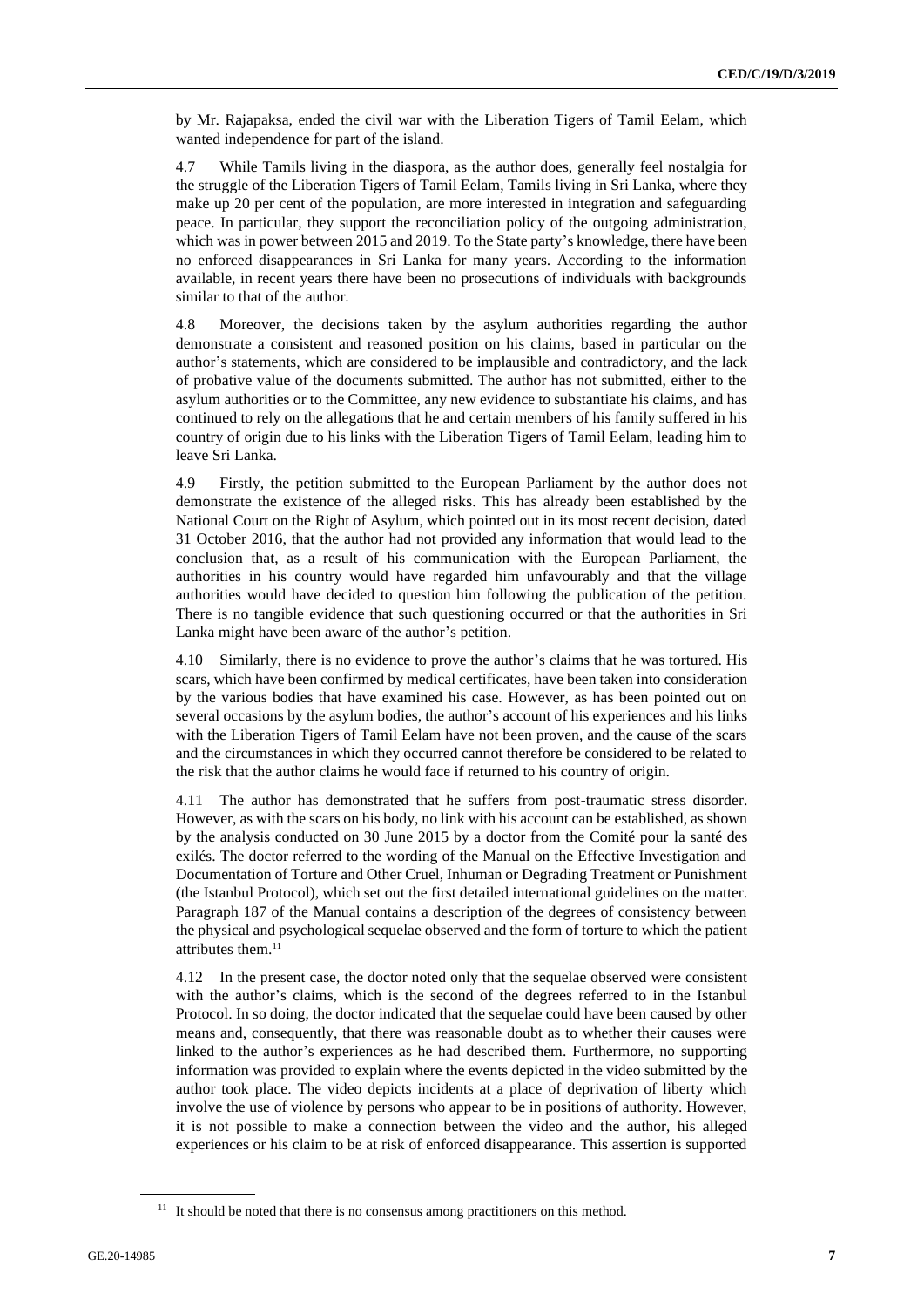by the fact that the video appears to be a documentary broadcast by the IBC Tamil channel, whose logo appears on the recording.

4.13 As for the fears that the author raised on the basis of his Christian faith (on his initial asylum application form, he described himself as a Roman Catholic), he does not provide any justification for such fears in the event of his return to his country of origin. He refers to the matter in a single sentence in an undated letter to the Committee and does not provide details of how it affects his personal situation.

4.14 On the basis of the elements set out above, it is clear that, if the Committee were to find the author's communication admissible, his claims are manifestly unfounded and his allegations do not disclose any violation by the State party of his rights under the Convention.

#### **Author's comments on the State party's observations**

5.1 On 24 March 2020, the author submitted his comments on the State party's observations. He reiterates that he was a victim of torture in Sri Lanka and that his brother went missing in 2004.

5.2 With regard to the fact that he did not appeal the decision handed down on 20 April 2017 by Cergy-Pontoise Administrative Court, the author states that he had only one month in which to appeal, was unemployed and did not have money to pay for legal representation. He claims that, even if he had applied for legal aid, he would not have received a response before the time limit for appeal had expired. In addition, his domestic appeals have been examined on several occasions without him being summoned by the asylum authorities or administrative bodies.

5.3 With regard to the petition that he registered with the European Parliament in 2013, the author states that he had requested confirmation of the fact that he had been tortured by the Sri Lankan Army. He had also requested that France accept his asylum application. The author recalls that, on 26 March 2015, the Chair of the Committee on Petitions of the European Parliament stated that the author had been a victim of torture in Sri Lanka at the hands of the Sri Lankan military and that his asylum application was admissible.

5.4 With respect to the State party's assertion that the usual remedies for challenging administrative decisions would be available to the author if a new decision were taken to remove him to Sri Lanka, the author argues that the judge would not decide in his favour because he has exhausted all domestic remedies. He mentions that he has married a Sri Lankan woman in France and that he seeks international protection.

5.5 Lastly, the author refers to the security context in Sri Lanka.<sup>12</sup> He alleges that, while a new administration has recently taken office, it has been accused of committing "war crimes during the civil war". He explains that the Sri Lankan Government threatened to withdraw from a Human Rights Council resolution after travel restrictions were imposed on the Chief of Staff of the Sri Lankan Army. The United States of America has banned General Shavendra Silva and his immediate family from entering the country because he is accused of committing crimes against humanity during the final months of the 1983–2009 Sri Lankan civil war, when the current Prime Minister, Mahinda Rajapaksa, was himself President. The Prime Minister retaliated by announcing the country's withdrawal from resolution 30/1 and accusing his predecessor of "historic treason" for having supported it in 2015. According to a United Nations report, almost 45,000 Tamil civilians were allegedly killed in the final months of the conflict. There is therefore an ongoing risk to the Tamil population.

<sup>&</sup>lt;sup>12</sup> Human Rights Watch, "Sri Lanka: Human Rights Gains in Grave Peril", 14 January 2020; Human Rights Watch, "Sri Lanka: Routine Police Torture Devastates Families", 23 October 2015; RFI, "Sri Lanka: le président annonce morts les milliers de disparus de la guerre" (President of Sri Lanka declares dead thousands of people who disappeared during the war), 21 January 2020; RFI, "Sri Lanka: le rapporteur de l'ONU dénonce des actes de torture en toute impunité" (Sri Lanka: UN rapporteur denounces acts of torture committed with impunity), 22 April 2019; Al-Jazeera, "Alleged War Criminal Named Second-in-Command of Sri Lanka Army", 10 January 2019; and Paris Match, "Enlèvement d'une employée d'ambassade: la Suisse convoque l'ambassadeur sri-lankais" (Embassy worker kidnapped: Switzerland summons Sri Lankan Ambassador), 3 December 2019.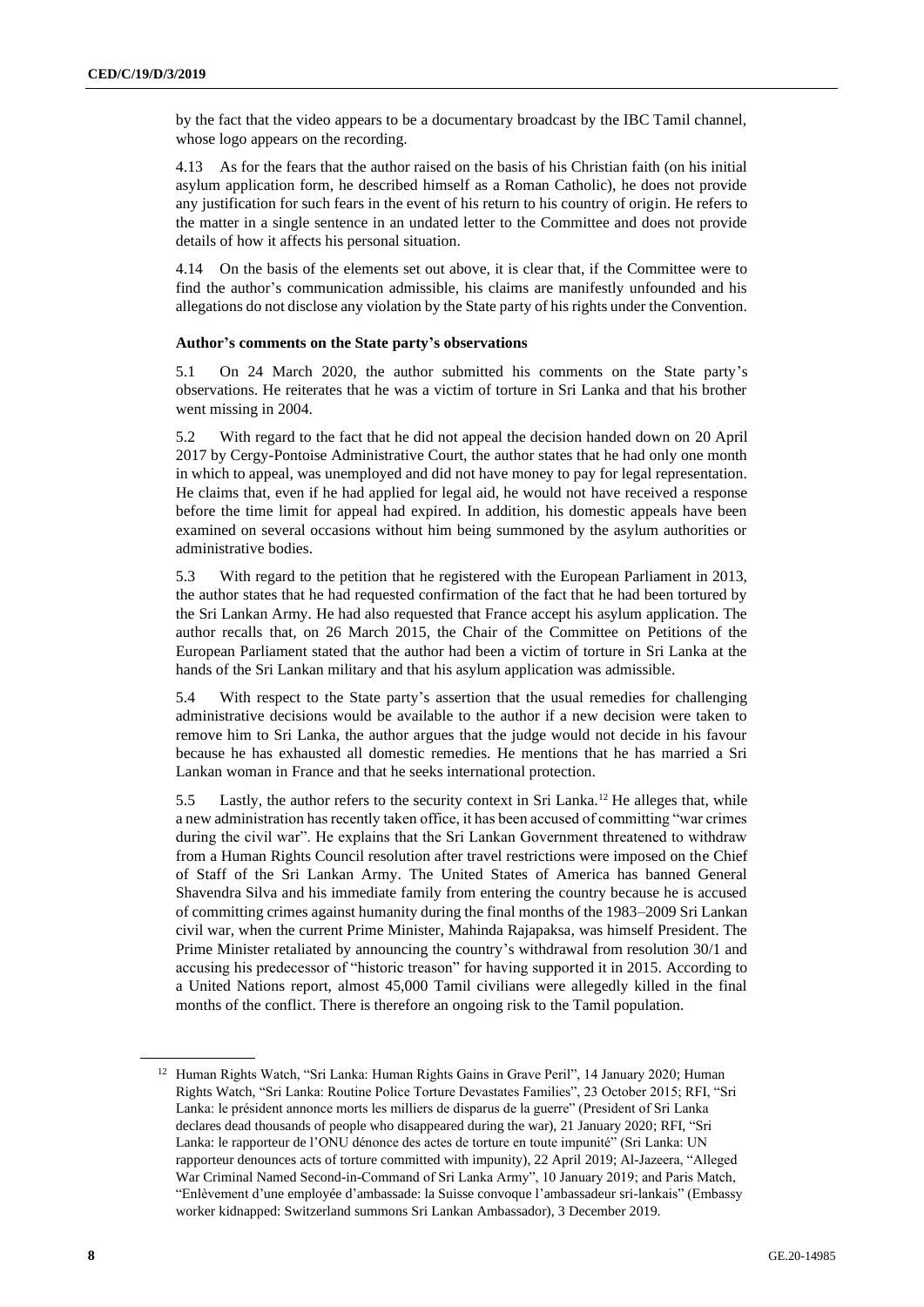#### **Issues and proceedings before the Committee**

#### *Consideration of admissibility*

6.1 Before considering any complaint contained in a communication, the Committee must decide whether the communication is admissible under article 31 (1) and (2) of the Convention. The Committee has ascertained, as it is required to do under article 31 (2) (c) of the Convention, that the same matter has not been and is not being examined under another procedure of international investigation or settlement.

6.2 The Committee notes, first of all, that the facts supporting the author's allegations before the Committee took place between 2003 and 2017, while the Convention entered into force for the State party on 23 December 2010. The Committee recalls that a State party's obligations under the Convention apply from the date on which the Convention entered into force for it. In the present case, the Committee notes that the author's third and fourth requests for a review of his asylum application and the corresponding decisions were made after the entry into force of the Convention for the State party. It also notes that these decisions ruled on the matter of the risks cited by the author in the event of his removal to Sri Lanka, which are the basis of the author's application to the Committee. The Committee therefore considers that the communication before it falls within its jurisdiction *ratione temporis*.

6.3. The Committee further notes that the State party has contested the admissibility of the communication on the ground of non-exhaustion of domestic remedies. The State party argues, firstly, that the author did not appeal the decision handed down on 20 April 2017 by Cergy-Pontoise Administrative Court, despite the fact that he could have done so within one month and that the judges would have re-examined the case file in its entirety. The State party therefore considers that such an appeal constitutes an effective remedy in this context. Secondly, the State party argues that the time limit for enforcing the decision to remove the author from French territory has expired and that, if a new decision were to be taken to that effect, the usual remedies for challenging administrative decisions would be available to the author. Lastly, the Committee notes the author's argument that his appeals have been examined on several occasions by the asylum authorities and administrative bodies.

6.4 The Committee notes, first of all, that the author's asylum application has been examined and re-examined on a total of five occasions by the asylum courts. At the end of these five asylum procedures, and as a direct consequence, the Prefect of Val-d'Oise ordered the author to leave French territory, a decision which he challenged. On 20 April 2017, in a binding decision, Cergy-Pontoise Administrative Court dismissed the author's appeal against the Prefect's order. The Committee notes the State party's clarification that the provisions of the Code of Administrative Justice allow for the execution of such a decision to be suspended pending a judge's ruling on the merits of the application. The Committee therefore takes note of the fact that suspensive effect is not guaranteed. In this regard, the Committee recalls that the suspensive effect of a remedy is one of the essential procedural guarantees in expulsion proceedings, since its aim is to prevent possible violations of the principle of nonrefoulement.<sup>13</sup>

6.5 Furthermore, the State party has not demonstrated, including through domestic case law, how an administrative body tasked with considering a challenge to an administrative order issued following several asylum procedures could rule differently on the alleged risks of refoulement, when this falls within the purview of the asylum authorities. Therefore, in the absence of relevant information from the State party in this regard, and in the light of the fact that this remedy does not guarantee for any person subject to a deportation order the right to lodge an appeal with a suspensive effect on the execution of that order, the Committee concludes that such an appeal is not effective or efficient.

6.6 The Committee observes that during the various asylum procedures, the author does not appear to have expressly invoked before the national courts the right that he claims to derive from article 16 of the Convention, which is linked to the risk of being subjected to enforced disappearance. It further observes that the State party has not raised the question of non-exhaustion of domestic remedies. Nevertheless, the Committee must consider whether,

<sup>&</sup>lt;sup>13</sup> Committee against Torture, general comment No. 4 (2017), paras. 13, 18 (e) and 34.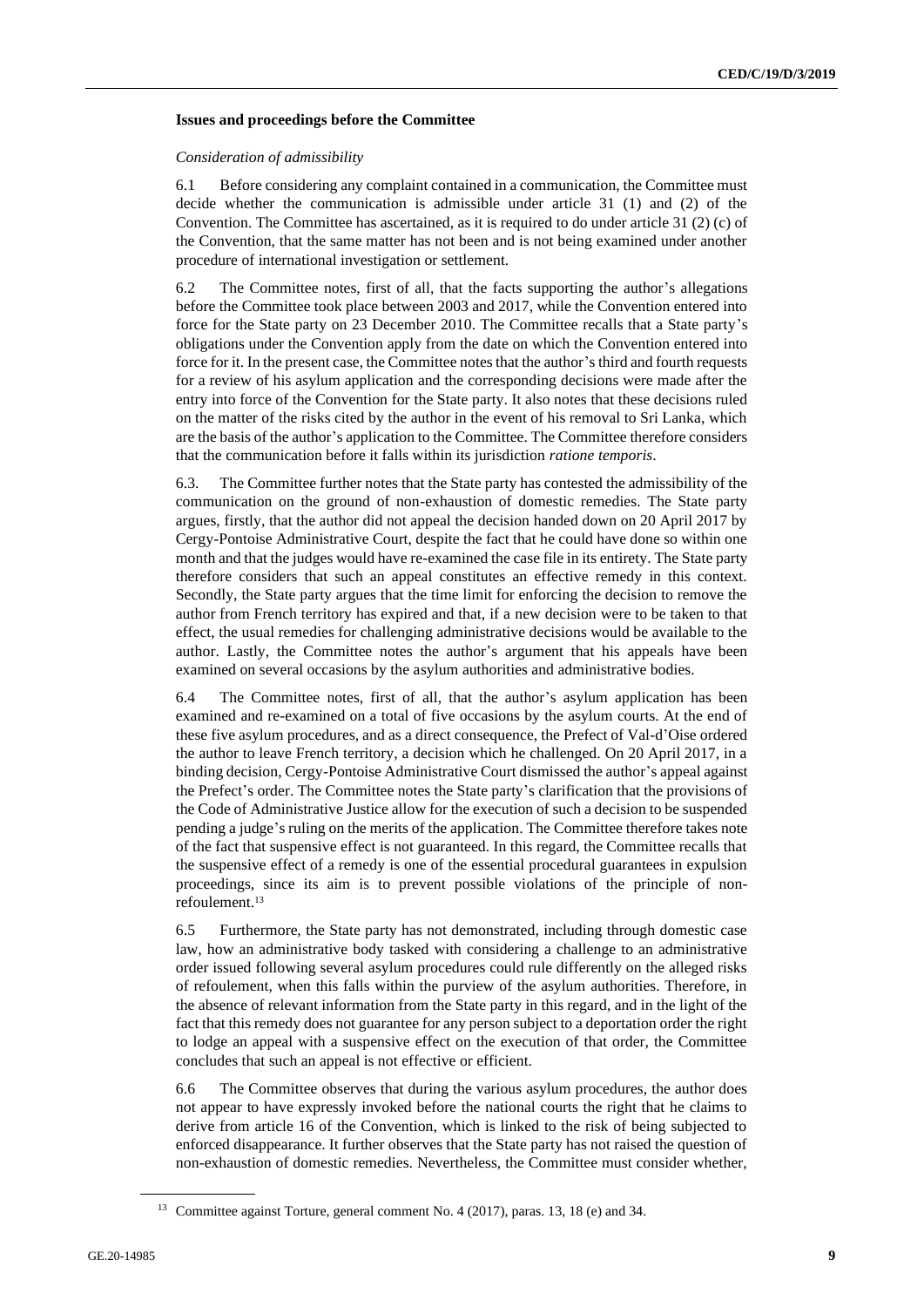in the light of the author's allegations before the domestic courts regarding the risk of enforced disappearance, such a risk has, in substance, been brought to the attention of the competent authorities. In this respect, the Committee notes that, under the rule of exhaustion of domestic remedies, persons submitting communications are obliged, in principle, to raise before the appropriate domestic courts, at least in substance, the claims that are subsequently to be brought before the Committee in order to enable them to remedy alleged violations of the Convention.<sup>14</sup>

6.7 In the present case, the Committee observes that, during the various asylum procedures, the author repeatedly claimed that he would be at risk of persecution by the Sri Lankan Army, as well as by the Liberation Tigers of Tamil Eelam, if he were forcibly returned to Sri Lanka. He claims to have been tortured by members of the Liberation Tigers of Tamil Eelam and makes it clear that his brother, who was involved with that organization, was subjected to enforced disappearance by the Sri Lankan Army. The Committee notes that, since submitting his initial asylum application, the author has reported fears in connection with both the Sri Lankan authorities, who would seek him out, and the Liberation Tigers of Tamil Eelam. In these circumstances, the Committee considers that the claims raised by the author before the domestic courts, even if he did not make explicit reference to the risk of enforced disappearance that he might face, go to the very substance of the risk of enforced disappearance. Taking into account the specific circumstances of the case at hand, including the author's personal experience and that of his family, and the general context of enforced disappearance in Sri Lanka, the Committee considers that the author has, in fact, reported to the national authorities the risk of enforced disappearance that he could face if he returned to Sri Lanka. Accordingly, the Committee considers that article 31 (2) (d) of the Convention does not constitute an obstacle to the admissibility of the present communication.

6.8 In the absence of any other question as to the admissibility of the communication, the Committee declares it admissible, given that it raises questions under article 16 of the Convention and that the facts and basis of the author's claims have been duly substantiated, and proceeds with its consideration of the merits.

#### *Consideration of the merits*

7.1 The Committee has considered the communication in the light of all the information made available to it by the parties.

7.2 In the present case, the Committee must decide whether the forced return of the author to Sri Lanka would violate the State party's obligation under article 16 (1) of the Convention not to expel or return a person to another State where there are substantial grounds for believing that he or she would be in danger of being subjected to enforced disappearance. According to article 16 (2), for the purpose of determining whether there are such grounds, the competent authorities must take into account all relevant considerations, including, where applicable, the existence in the State concerned of a consistent pattern of gross, flagrant or mass violations of human rights or of serious violations of international humanitarian law. Furthermore, additional grounds must be adduced to show that the individual concerned would face a real and personal risk of being subjected to enforced disappearance in his or her specific circumstances.<sup>15</sup> Each person's case should be examined individually, impartially and independently by the State party through competent administrative and/or judicial authorities, in conformity with essential procedural safeguards.<sup>16</sup>

7.3 In the present case, the Committee notes the State party's argument that the author's fears of persecution in the event of his return to Sri Lanka have already been examined on more than 10 occasions by the French authorities and that the author has been afforded significant guarantees. The risk that he might be subjected to enforced disappearance if returned to his country of origin was therefore dismissed only after a thorough analysis. In addition, the State party submits that the link between the author's post-traumatic stress

<sup>14</sup> See, inter alia, *Parra Corral v. Spain* (CCPR/C/83/D/1356/2005), para. 4.2.

<sup>15</sup> See, inter alia, *Alhaj Ali v. Morocco* (CAT/C/58/D/682/2015), para. 8.3; *R.A.Y. v. Morocco* (CAT/C/52/D/525/2012), para. 7.2; *L.M. v. Canada* (CAT/C/63/D/488/2012), para. 11.3; and *Kalinichenko v. Morocco* (CAT/C/47/D/428/2010), para. 15.3.

<sup>16</sup> Committee against Torture, general comment No. 4, para. 13.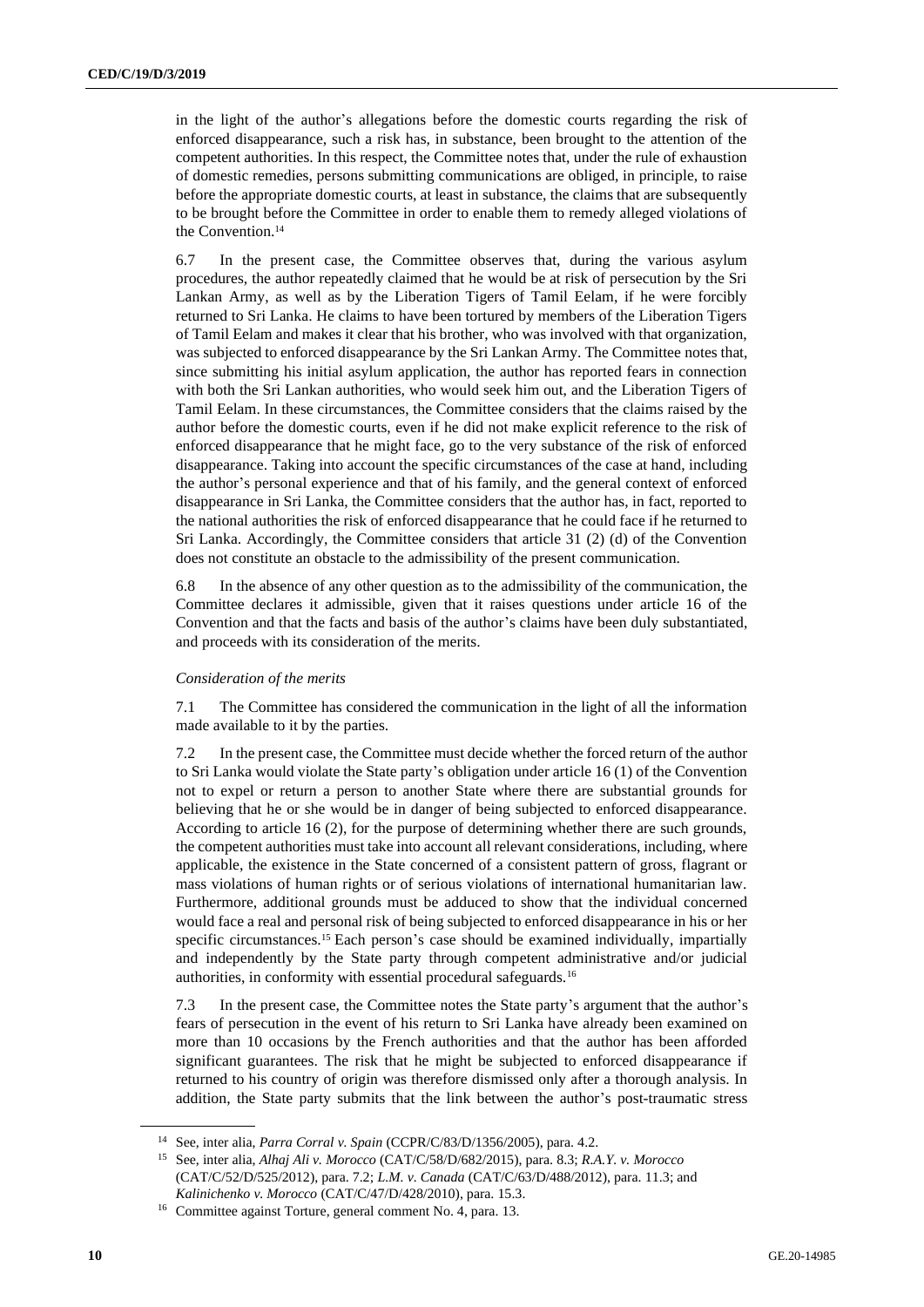disorder and the scars on his body, and his allegations as to the circumstances in which they were allegedly caused, cannot be established.

7.4 The Committee notes that the decision handed down on 20 April 2017 by Cergy-Pontoise Administrative Court refers to the fact that the author's brother disappeared in 2004 and that his body was found in a mass grave five years later. However, the Committee notes that the Court did not give due weight to the consequences that could ensue for the author as a result of his brother's disappearance.

7.5 The Committee also notes that, during the examination of the author's asylum claims, the national authorities found that the alleged facts had not been corroborated and that the medical certificates produced by the author to substantiate the risk that he might face upon return were all rejected, either because they had not been translated or because they related to facts that the authorities did not consider to have been proved. However, the Committee notes that this evidence was dismissed without stating the reasons: it is clear from the circumstances of the case that the central purpose of the action initiated by the author was precisely to avoid the risk of torture and persecution in the event of his expulsion and implicitly, in substance, of enforced disappearance. Therefore, the Committee sees no compelling reason for the domestic authorities to have disregarded the risks raised by the author, as supported by the evidence submitted, in particular the disappearance of his brother and the medical certificates, as well as the general context of enforced disappearance in Sri Lanka.

7.6 The Committee considers that the risk of enforced disappearance must be examined by the domestic courts in a comprehensive manner. In this respect, domestic courts must meticulously examine the essential issues before them, rather than merely giving formal answers to the arguments raised by the author or simply endorsing the conclusions of a lower court or both.<sup>17</sup> In the present case, the mere fact that the courts of appeal endorsed the decisions adopted in this case by the French Office for the Protection of Refugees and Stateless Persons and the arguments on which they were based could not release them from their obligation to examine the merits of the issues raised in the author's appeals.

8. The Committee, acting under article 31 (5) of the Convention, finds that the author's return to Sri Lanka would give rise to a violation by the State party of article 16 of the Convention.

9. In accordance with article 31 (5) of the Convention, the Committee urges the State party to:

(a) Examine the author's application for asylum in the light of its obligations under the Convention and in the light of the present Views;

(b) Refrain from deporting the author while his asylum application is pending before the domestic courts.

10. The Committee hereby requests the State party to provide it with information, within six months of the date of transmission of these Views, on the action that it has taken to implement the recommendations set out above.

<sup>&</sup>lt;sup>17</sup> See, inter alia, European Court of Human Rights, *Helle v. Finland*, 19 December 1997, Reports of Judgments and Decisions 1997-VIII, para. 60.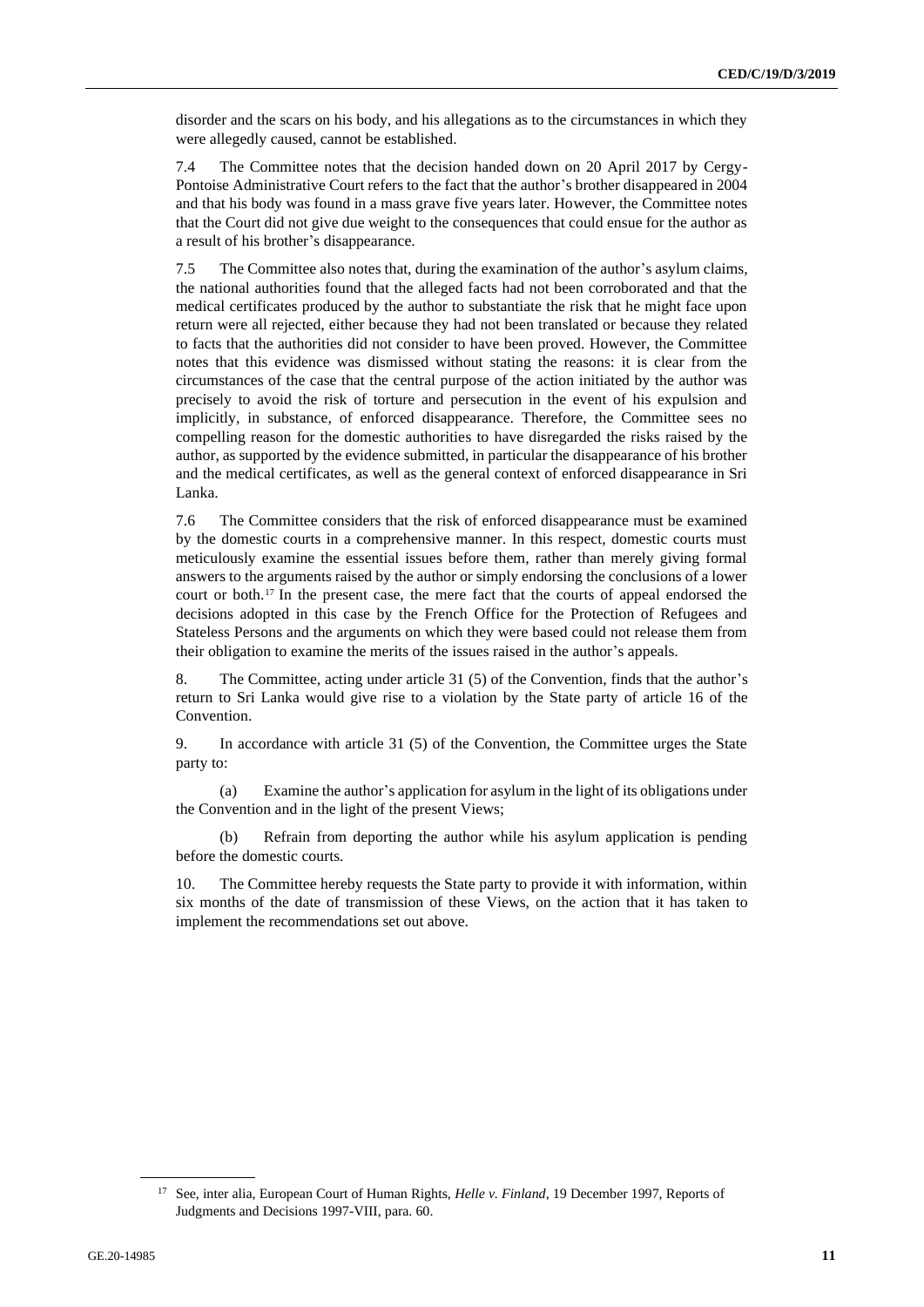### **Annex I**

## **Individual opinion of Moncef Baati (dissenting)**

1. In the present case, the Committee has found a violation of the provisions of article 16 of the Convention. In order to reach this conclusion, the Committee had to circumvent the fact that the communication was inadmissible on the ground of non-exhaustion of remedies, which forms the basis of the State party's claims. In so doing, the Committee found that the remedy in question was "not effective or efficient".

2. I regret that, for the reasons set out below in relation to the admissibility of the communication, I do not agree with the assessment and conclusions of my colleagues.

#### **Consideration of admissibility**

3. Article 31 of the Convention, which recognizes the competence of the Committee to receive and consider communications from individuals subject to its jurisdiction, applies only to countries that chose to accept it at the time of ratification of the Convention, which the State party did. Article 31 (2) explicitly states that the Committee must declare a communication inadmissible if all effective available domestic remedies have not been exhausted. This rule does not apply where the application of the remedies is unreasonably prolonged.

4. The direct and imperative nature of article 31 reflects its exceptional nature and the wish of the Convention's authors to expand the range of tools available to combat the repugnant crime of enforced disappearance, while, at the same time, encouraging States parties to accept the treaty's application.

5. In the present case, it should be noted that the author's asylum application was considered on several occasions, both before and after the Convention entered into force for the State party. The issue that should be the focus of our attention is the author's decision, after some 15 years of proceedings, not to appeal against the binding decision in which Cergy-Pontoise Administrative Court upheld the Prefect's order for him to return to his country of origin. Firstly, when the author claims that the time limit was too short for him to take action, he overlooks the fact that he could have submitted an urgent request for the execution of the refoulement decision to be suspended, pending an administrative judge's ruling on the merits. This type of request is an integral part of the procedure for appealing before the administrative courts decisions that must be enforced within a specified time frame, as in the present case. Secondly, the author claims that he lacks the financial resources to hire a lawyer, but, at the same time, failed to apply for legal aid. Moreover, with respect to the State party's claim that there is a remedy available for challenging a new prefectural decision to remove the author, the latter argues that the judge will not decide in his favour, and adds that he is married in France and has applied for international protection. However, if the author had lodged an appeal, he could have invoked the need to protect his family life.

6. From all the above, it can be deduced that: (a) domestic remedies have not been exhausted, as acknowledged by the author; (b) the author did not take any action either to appeal the decision handed down on 20 April 2017 by Cergy-Pontoise Administrative Court or to request the suspension of its enforcement; and (c) the period of one month is reasonable, since the time limit for the enforcement of this type of decision conforms to the second condition set out in article 31 (2) (d) of the Convention, namely, that appeal procedures must not be unreasonably prolonged.

7. In addition, the submission of an urgent request to suspend the enforcement of the decision upholding the Prefect's order, pending a final decision on the merits by the appeal body, is an additional guarantee intended to offset any risk related to the time limit for appeal. The usefulness and effectiveness of this type of appeal are derived from the fact that it is both substantive and procedural in nature.

8. The State party has not shown any urgency or expedited any proceedings in this case. The author's first asylum application dates back to 2003, while the Prefect's binding decision,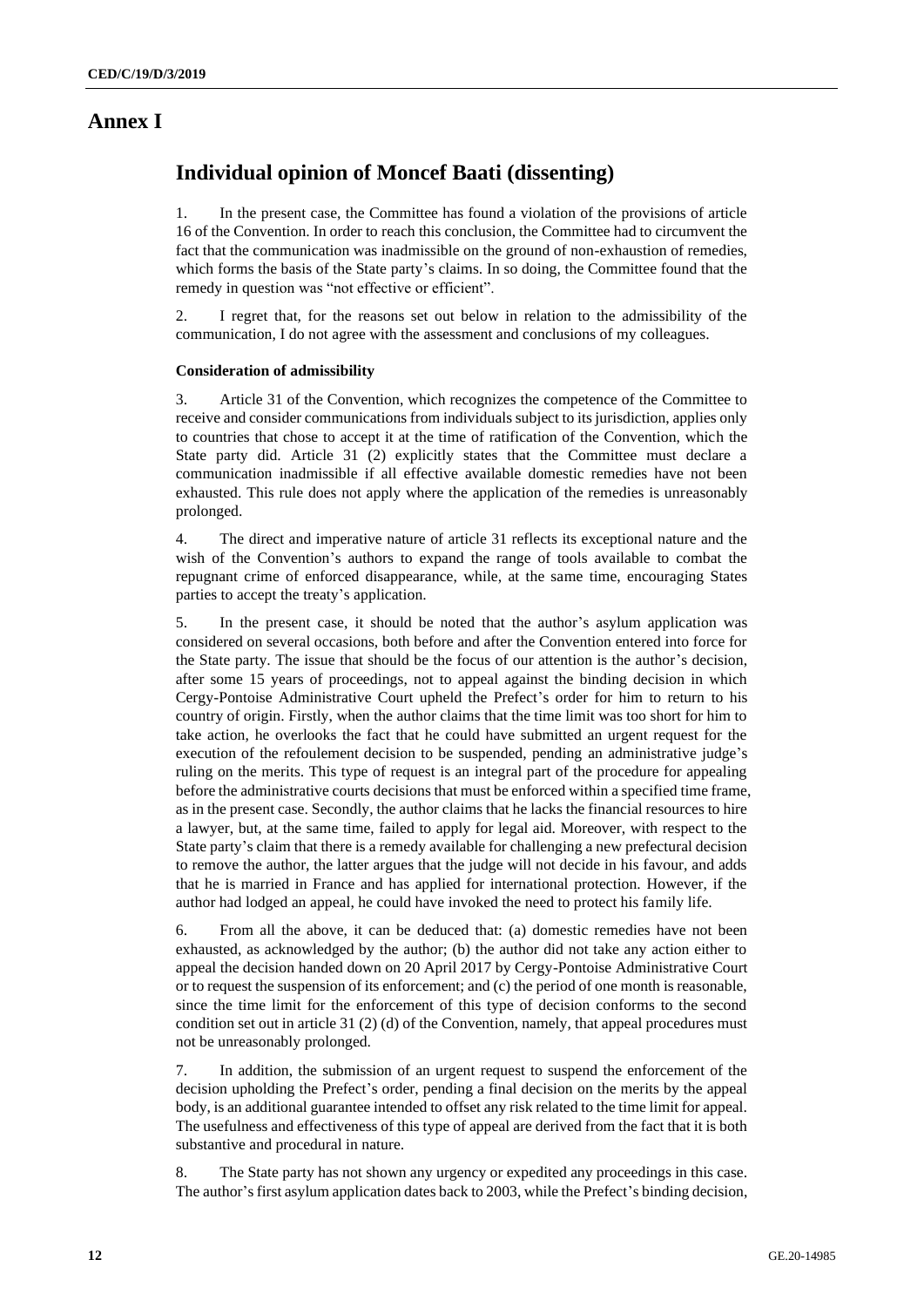which was accompanied by a time limit of 30 days for its enforcement, was issued on 28 February 2017.

9. From the foregoing, it can be concluded that the requirements of article 31 (2) (d) of the Convention have been met, that domestic remedies have patently not been exhausted, as acknowledged by the author himself, and that the communication is clearly inadmissible.

#### **Consideration of the merits**

10. Given that the State party and the Committee have taken a decision on the merits, I am inclined to make a few observations and recommendations relating to the future work of the Committee.

11. The State party examined the situation to assess whether there were substantial grounds for believing that the author would be at risk of enforced disappearance if returned to Sri Lanka. To that end, the competent authorities have been consulted, thus enabling the State party to assert that "the risk of enforced disappearance that he might face if returned to his country of origin was therefore dismissed only after a thorough analysis", that "in any case, the risk has not been substantiated", that "there is no longer a general risk to Tamils upon return to Sri Lanka" and that "there have been no enforced disappearances in Sri Lanka for many years".

12. The State party's analysis is corroborated by the fact that Sri Lanka signed the Convention on 10 December 2015 and ratified it on 25 May 2016, only nine months before the Prefect's order was issued. It should be added that, since then, only one request for urgent action concerning Sri Lanka has been registered.

13. If the Committee does not agree with the State party's analysis, it should make its own assessment by requesting Sri Lanka to submit its initial report and scheduling its consideration as soon as possible. It also falls to the Committee to examine the possibility of establishing criteria to facilitate the homogeneous application of the provisions of article 16 of the Convention.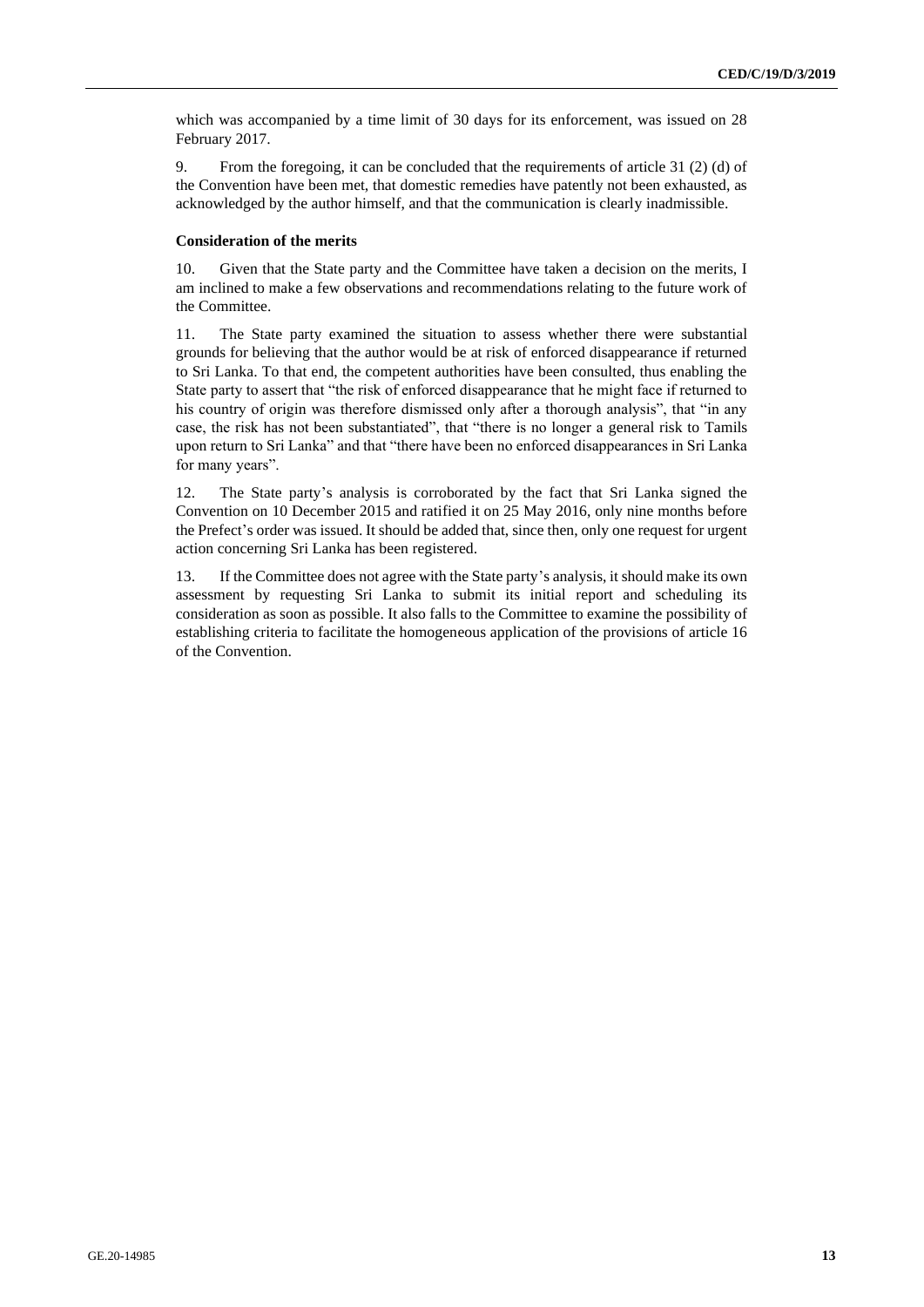## **Annex II**

## **Individual opinion of Juan José López Ortega (dissenting)**

1. I regret that I do not share the opinion of the majority of the members of the Committee, who have found that the expulsion order issued by the Prefect of Val-d'Oise and upheld by Cergy-Pontoise Administrative Court was contrary to the Convention.

2. For the sake of brevity, I will limit myself to expressing my opinion on the merits with regard, firstly, to the material scope of the Committee's competence and, secondly, to the reasons given for claiming that the decisions taken by the French authorities did not take adequate account of the risks faced by the author.

#### **Competence of the Committee**

3. As is the case with regional protection bodies, the treaty bodies cannot act as a court of third instance. The role of the Committee is to verify, without conducting any additional investigations of its own, whether the national authorities acted in a manner consistent with the requirements of the Convention.

4. The Committee must therefore determine whether the proceedings that took place in the State party were conducted correctly, that is to say, whether the author was given adequate opportunity to set out his or her claims and to submit evidence; whether the decision was handed down or reviewed by an independent body or authority; and whether the reasons for the decision, even if it is negative, were duly set out and are not arbitrary or unreasonable.

5. If the proceedings that took place in France are considered in the light of these principles, it is clear that the author's rights have been fully respected.

6. The author not only had the opportunity to make an asylum application on his arrival in France in 2003, but was able to resubmit it on four occasions – in 2006, 2009, 2011 and 2016. On each occasion, he was able to submit new claims and had every opportunity to address the bodies responsible for deciding his application. If the proceedings are considered as a whole, it cannot be said that the author did not have the opportunity to defend his interests or that his ability to defend himself was unduly limited.

7. Furthermore, the various administrative and judicial bodies involved in the proceedings have considered and carefully weighed the claims and evidence put forward by the author. A reading of the background to this opinion is sufficient to reveal the author's inconsistent behaviour and the reasons why his claims were dismissed, namely, because they were vague and lacking in detail (paras. 2.8 and 2.9); because they did not include any new elements or because, when they did, they were submitted too late (paras. 2.10 and 2.11); and because they were inconsistent (para. 2.6), unsubstantiated (para. 2.12) or implausible (para. 2.11).

8. There is therefore nothing to suggest that the national authorities' assessment of the risks facing the author was arbitrary or unreasonable. On the contrary, the above-mentioned background demonstrates that the author's claims were assessed in detail in a rigorous, exhaustive and thorough manner. While the author understandably disagrees with the assessment, this difference in opinion does not render the decisions handed down unfounded or make them arbitrary or unreasonable.

#### **Assessment of the risks facing the author**

9. The domestic proceedings culminated in the binding decision handed down on 20 April 2017 by Cergy-Pontoise Administrative Court. In its decision, the Court concluded that the author's claims did not establish that there was a real and present risk of danger to his life or safety.

10. It is therefore a question of determining whether, in the author's specific circumstances, there was a real and present risk of him being subjected to enforced